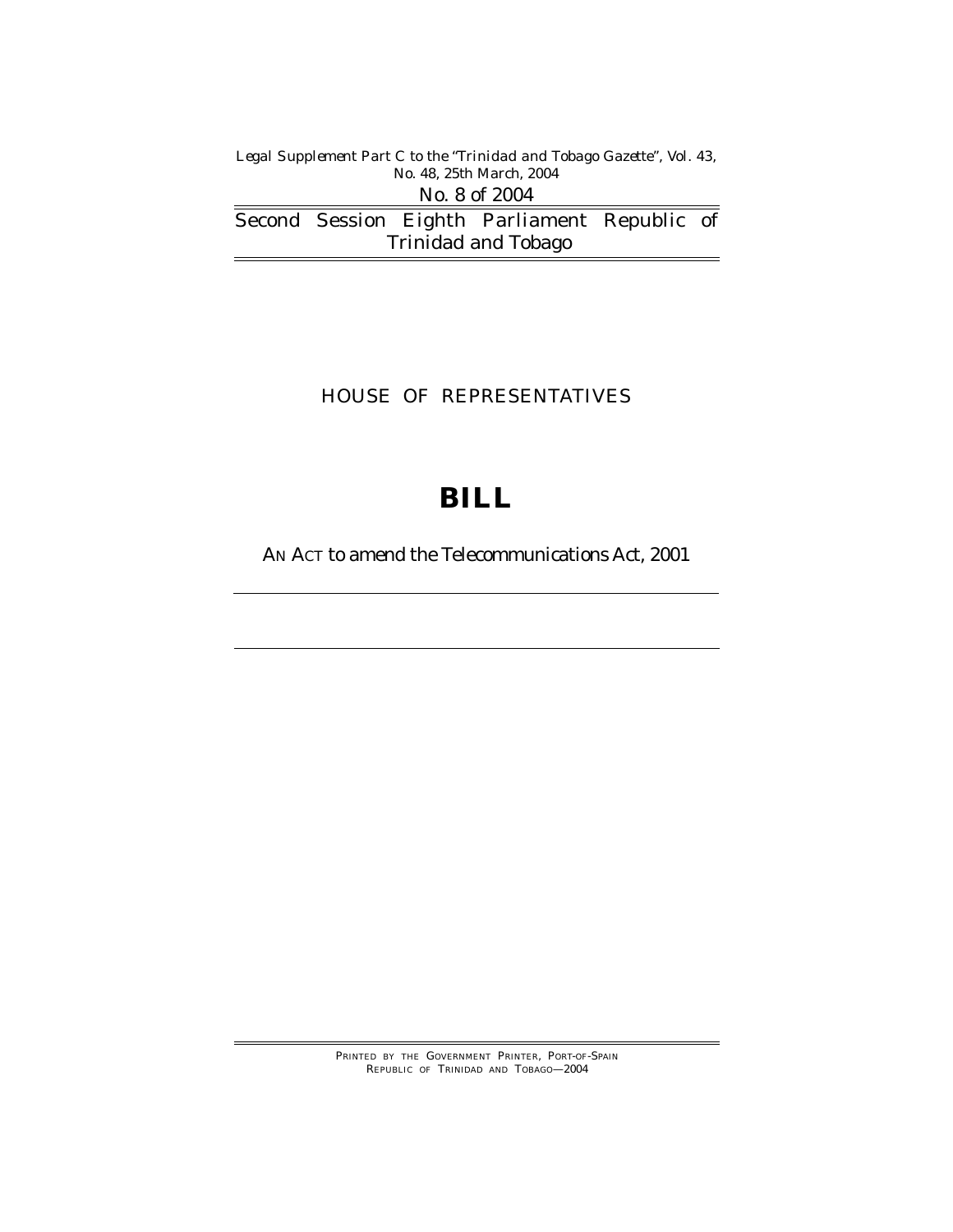#### THE TELECOMMUNICATIONS (AMENDMENT) BILL, 2004

#### **Explanatory Note**

#### (These notes form no part of the Bill, but are intended only to indicate its general purport)

These amendments to the Telecommunications Act, 2001 purport, *inter alia*, to bring clarity to provisions considered ambiguous, to encourage investment by creating and sustaining a framework for fair competition and to ensure the availability of quality services at affordable prices; all of the foregoing being required by the International Telecommunications Union and the World Trade Organization in respect of legislative reform in the telecommunications/ICT industry. The details of the proposed amendments are listed as follows:

#### *Section 1(2)*

Under the current legislative provision, upon Proclamation only Parts III, IV, V, VI and IX will take effect. The amendment is necessary in order to permit sections 77, 81, 82, 83, 84 and 85 to take effect upon proclamation.

#### *Section 2*

Amendments to the definitions of the following terms are considered necessary for the reasons given:

#### "public telephone service"

As drafted, there may be an interpretation that this definition applies only to traditional switched telephony. The proposed amendment which will delete the words " the direct transport and switching of voice" and substitute the words "interactive voice communication" will make it abundantly clear that the Authority will regulate the delivery of all public voice services irrespective of the means used to provide the service (e.g., VOIP);

#### "telecommunications"

As drafted, the definition was not technology neutral. Consequently, as technologies develop there is the concern that the definition will be limited in scope. The proposed amendment that deletes the words "radio, terrestrial or submarine cables" and substitutes the word "wireless" permits the broadest possible scope of meaning for continued applicability;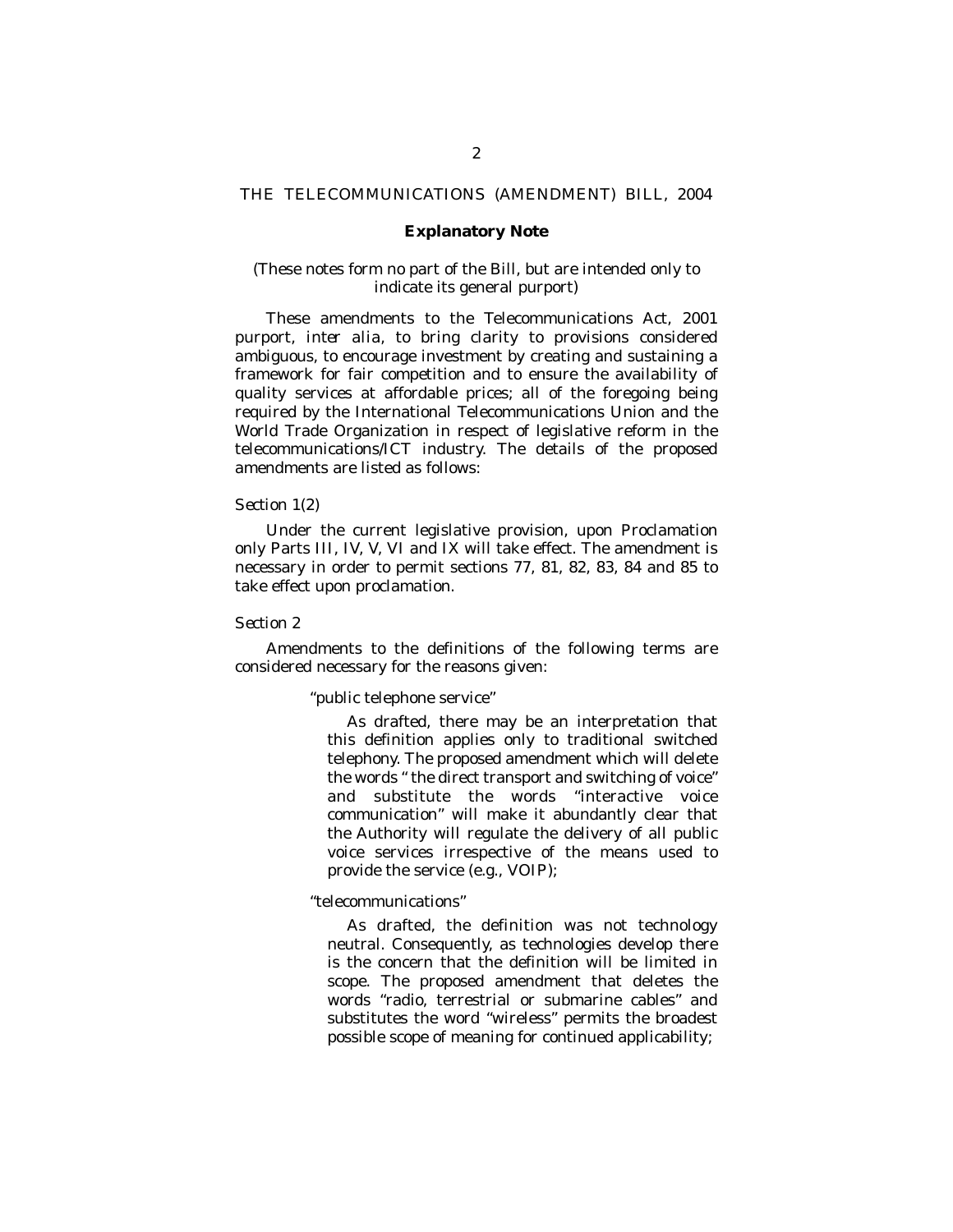*"*telecommunications service"

As drafted, the definition was self-referential. The proposed amendment more accurately defines the term;

#### *"*terminal equipment"

As drafted, the definition was not technology neutral. To ensure continued applicability, it is proposed that the definition be amended to conform to the revised definition of "telecommunications" and as such the word "wireless" was inserted after the word "wire";

#### *"*universal service"

As drafted, the reader is required to go to section 28 in order to obtain the full meaning of universal service. The proposed amendment, which marries the definition with the prescriptions laid down in section 28(1), addresses this issue; as such the proposed revised definition of universal service will now read as follows:

"universal service" means the provision of telecommunications services throughout Trinidad and Tobago, taking into account the needs of the public, affordability of the service and advances in technologies;

"value added service"

The existing definition creates ambiguity with respect to the classification of Internet Service Providers (ISPs). Government's policy requires the regulation of ISPs as public data telecommunications service providers. The revised definition is in accordance with this policy prescription as the definition makes it clearer that value added services are services that provide content and shall not include services by which such content is provided. It is proposed, therefore, that the definition be revised to read as follows:

"value added service" means a service, other than a public telecommunications service that, using a telecommunications service, provides or modifies content and applications not associated with the telecommunications service;".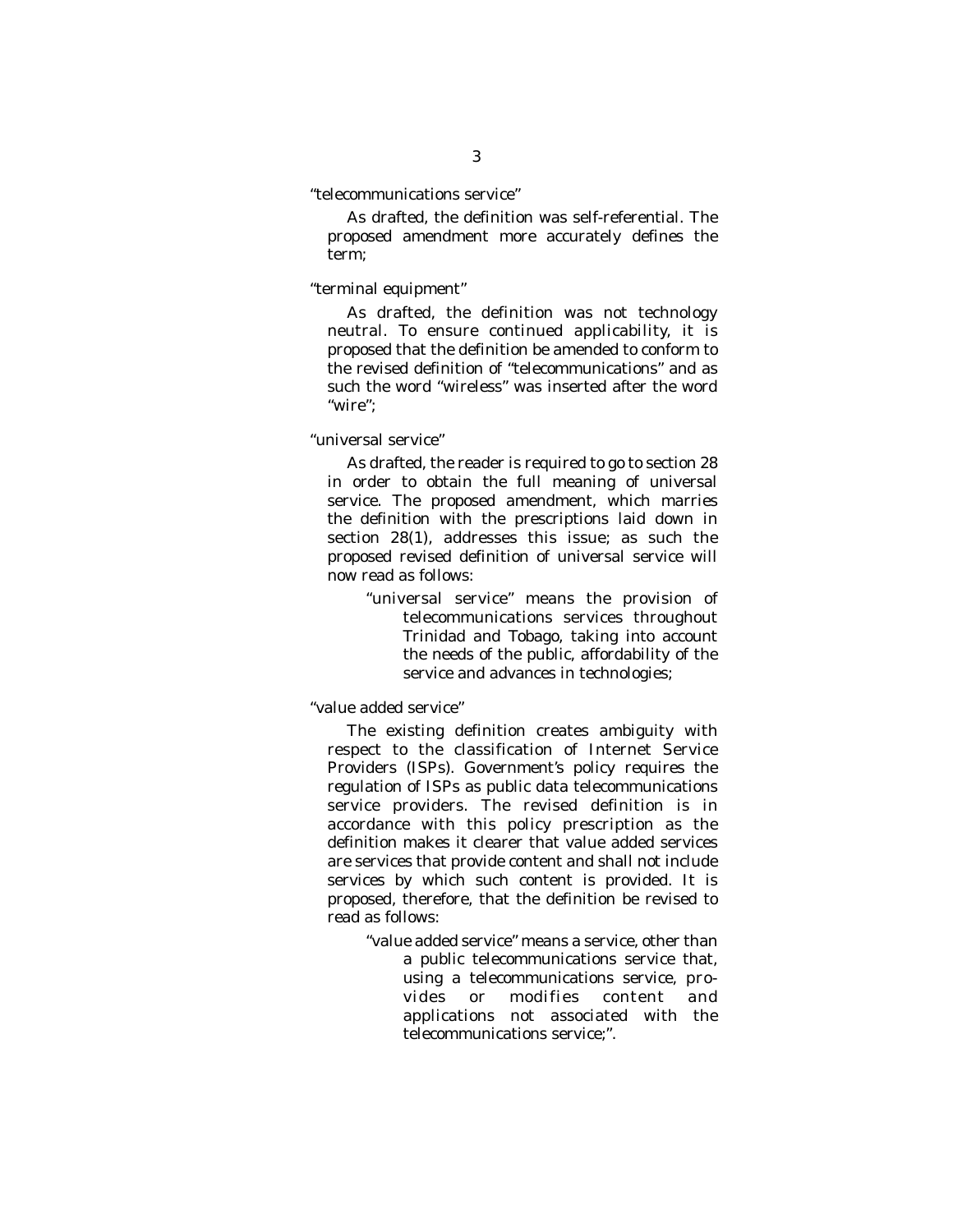It was felt that the current name of the Authority precluded the derivation of an acceptable acronym based on local custom.

#### *Section 6*

Pursuant to section 6(1) the members of the Board consist of:

- *(a)* a Chairman, a Deputy Chairman and not less than five or more than nine members appointed by the President on such terms and conditions as the President may determine; and
- *(b)* an Executive Director.

However, pursuant to section 8 of the Act, the Executive Director is appointed by the Board to manage the affairs of the Authority and is subject to the direction of the Board. In addition, section 8 states that while the Executive Director may attend meetings of the Board and take part in its deliberations, he does not have voting rights. It is proposed to address this contradiction by removing paragraph *(b)* above from section 6(1).

#### *Section 13*

This section currently provides that four (4) members constitute a quorum of the Board. Good corporate practice requires that resolutions be carried by a majority of Board members. As such, it is proposed that this section be amended so that the quorum for any Board meeting will be half the number of members plus one. Additionally, the section failed to deal with the possibility of a tie in the deliberations of the Board. The proposed amendment addresses this issue by giving the presiding Chairman an original and casting vote where such scenario arises. It is proposed that the amendment to section 13 read as follows:

> 13. (1) At any meeting of the Board, half of the members plus one member shall constitute a quorum.

> (2) Decisions of the Board shall be by a majority of votes of the members present and voting.

> (3) The Chairman, or other member duly presiding, shall have an original, and if the vote is equal, a casting vote.".

#### *Section 17*

Section 17(1) protects Board members from personal liability for any acts or omissions of the Board. As such, the wording of section 17(2), which states that ". . . sums of money, damages or costs recovered against the Authority or any member of the Board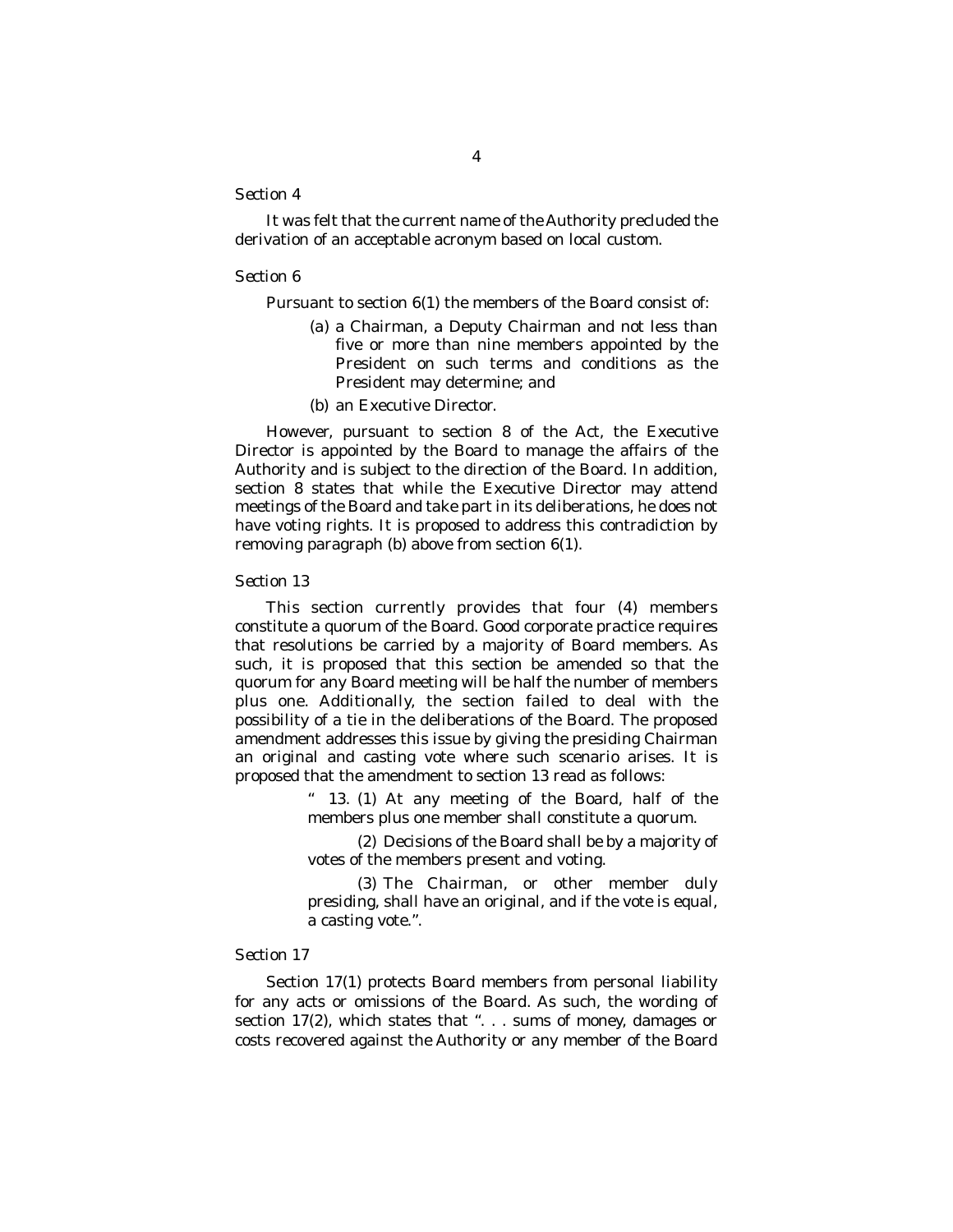for anything done, omitted or permitted in good faith . . . shall be paid out of such amounts as may be appropriated by Parliament" are unnecessary and possibly misleading. Therefore it is prudent that the words "or any member of the Board" be removed. The proposed amendment reflects this.

#### *Section 18*

There is a contradiction between the existing paragraphs *(d)* and *(f)*. Paragraph *(d)* purports to give the Authority the power to establish national telecommunications industry standards and technical standards, while paragraph *(f)* grants the Authority the power to advise the Minister in respect of technical standards. These policy prescriptions are matters of regulatory control and as such should fall under the ambit of the Minister, by way of making regulations pursuant to section 78. Thus it is proposed that paragraph *(d)* read as follows:

> "*(d)* advise the Minister on national telecommunications industry standards and technical standards and implement such standards upon the approval of the Minister;".

It is proposed to delete paragraph *(f)* as this paragraph duplicates in part the content of paragraph *(d)* while giving no additional function or power to the Authority.

In subsection (3) the proposed amendment would establish the Authority's function as the Regulator of Quality of Service Standards for the sector. Under the existing provision this, at best, is only implied.

Section 18(5), requires the Authority to act in "an objective and non-discriminatory manner". The proposed amendment will introduce the requirement for transparency by the Authority, in accordance with Trinidad and Tobago's WTO commitments. Thus the proposed amendment will read as follows:

> " (5) At all times the Authority shall, in the performance of its functions and exercise of its powers, act in an objective, transparent and non-discriminatory manner.".

#### *Section 21*

As drafted, the form of disseminating information to the public is limited. Currently the Act states that:

> "The terms of a concession shall be available for public scrutiny at the office of the Authority . . ."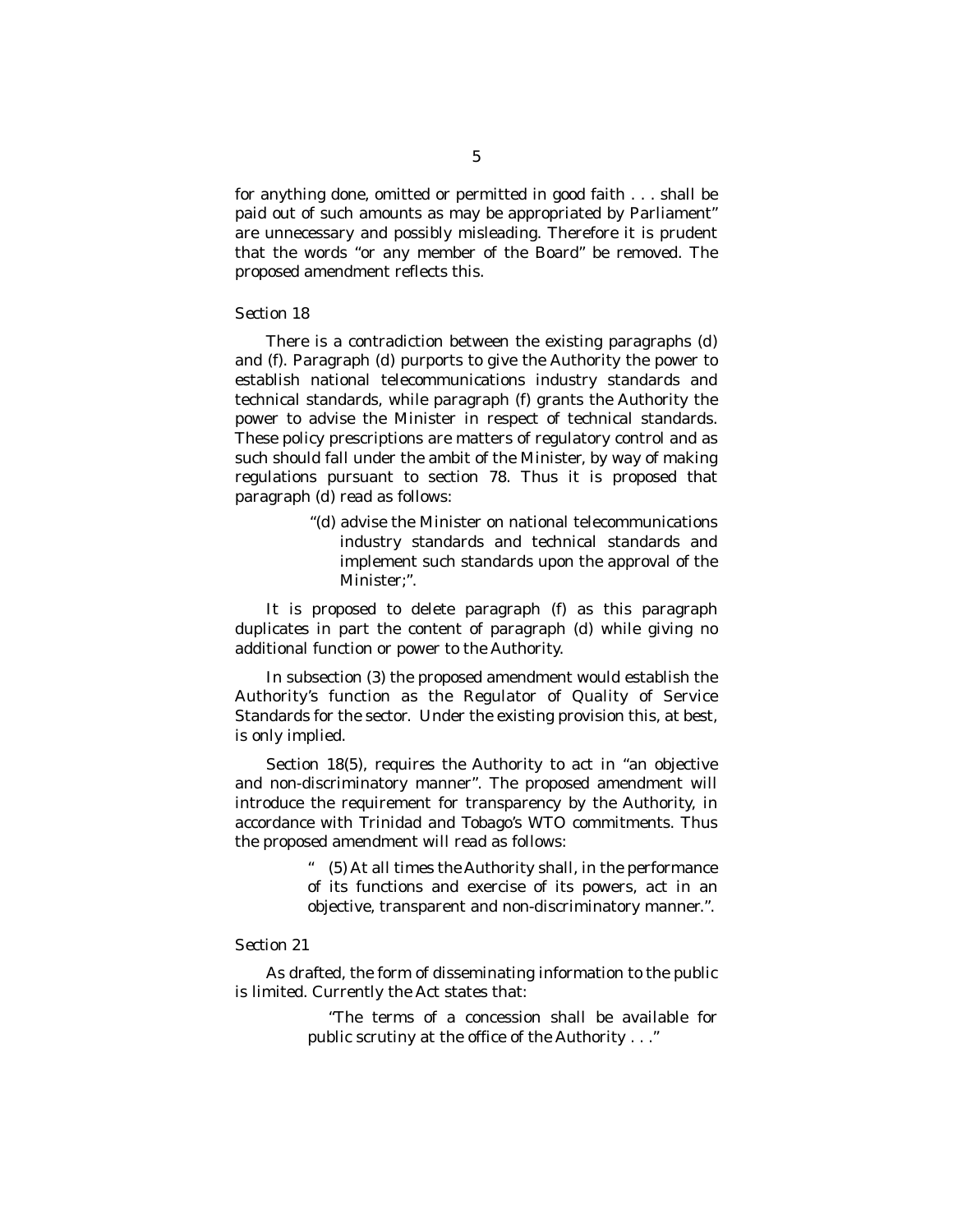The proposed amendment to subsection (8) will give the Authority greater latitude in determining how information shall be made available (for example, by accessing its website). It may or may not wish to charge a fee. This should be at the Authority's discretion. The proposed amendment should therefore read as follows:

> (8) The terms of a concession shall be available for public scrutiny in the manner prescribed by the Authority.".

#### *Section 24*

Subsection (1)(i) as drafted requires public telecommunications service providers to refrain from terminating the services of a user (a customer) or other provider without the approval of the Authority. Such a requirement will place an onerous burden on the Authority which would be required to treat with possibly hundreds of requests from Public Telecommunications Service Providers to terminate services for non payment of bills. Furthermore such a provision will likely encourage many customers to dispute/query a bill simply to delay making payment. The preferred method of dealing with this issue and following international best practice, is to implement Quality of Service Standards on the Public Telecommunications Service Providers (with penalties to be imposed for failure to comply) as well as giving to the consumer the opportunity to seek redress from a Consumer Complaints Bureau set up by the Authority. The Act has made provision for these mechanisms. However, it is recommended that the permission of the Authority to terminate services be retained in circumstances of dispute between Public Telecommunications Service Providers. As such it is proposed that the words "a user or other" be deleted and the word "another" be inserted in their place. Thus the proposed amendment to subsection (1)(i) shall read as follows:

> "(i) refrain from impairing or terminating the telecommunications service provided to another provider of a telecommunications service during a dispute, without the prior written approval of the Authority, except that, the concessionaire may, in respect of a billing dispute, collect from such other provider amounts that are not in dispute; and".

In addition, subsection (2) as drafted, places the requirement for provision of such technical information as the Authority may prescribe, solely on the dominant service provider. This provision will become troublesome to manage if and when there is a change in dominance. It is proposed that the responsibility for the provision of technical information be placed on all providers. This will be achieved by deleting subsection (2).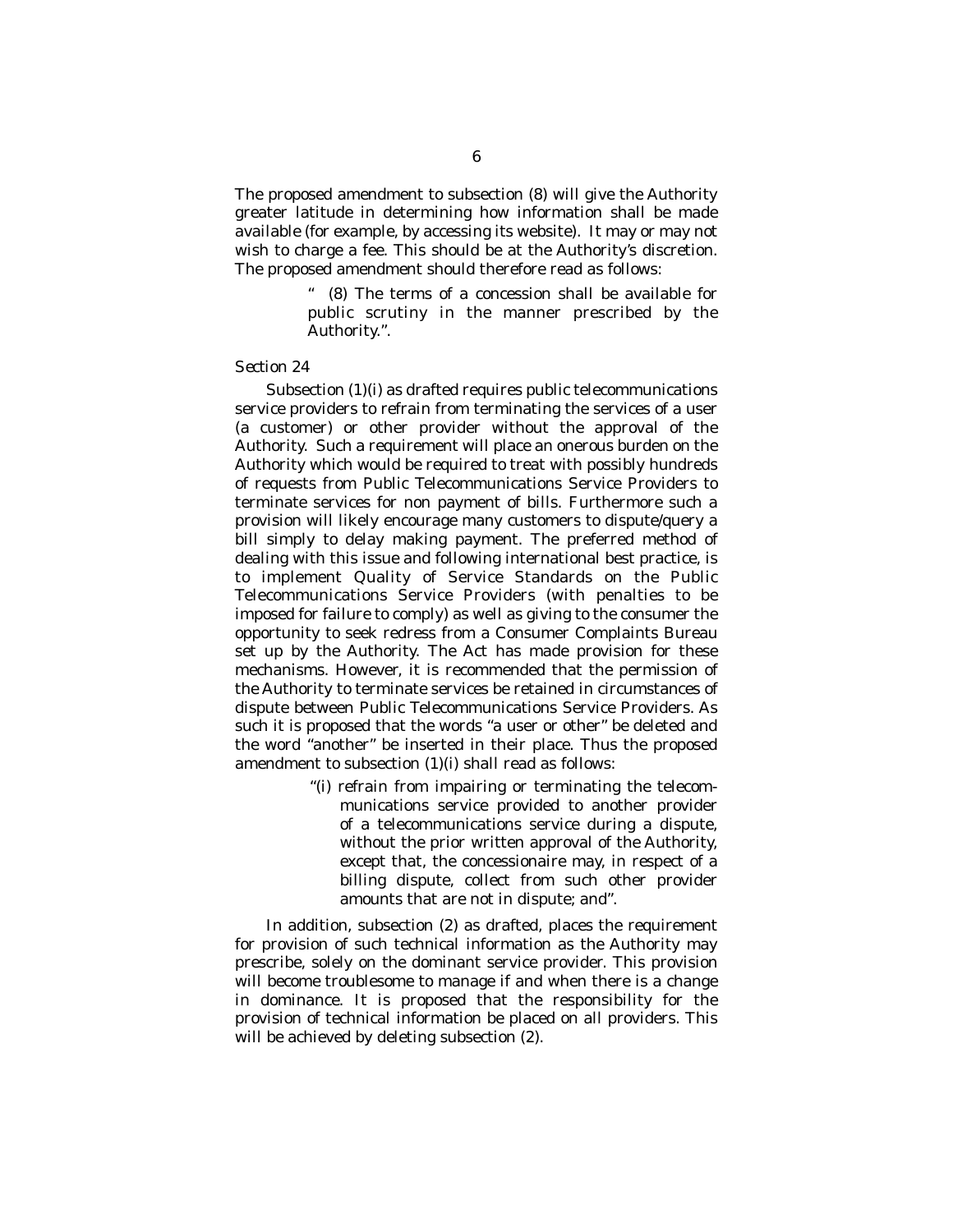Currently, as prescribed by subsection (3), the responsibility for particular services, such as number portability, dialing parity, operator services, and disaggregation of the network, is placed on the dominant provider alone. While this may be necessary in the newly liberalized market, this will not be the case as the market matures. The proposed amendment, which deletes subsection (3) places the responsibility for number portability, dialing parity, etc., on all providers. In addition the proposed amendments to paragraphs *(l)* and *(m)* give the Authority more flexibility in the derivation of mechanisms allowing the implementation of the various forms of interconnection, both in the near term, where the newly liberalized market would be unstable, and the long term, where the market should have stabilized. Thus paragraph *(l)* should read as follows, with the words that have been inserted by way of amendment highlighted:

> "*(l)* permit other concessionaires of public telecommunications networks and public telecommunications services to have equal access to telephone numbers, operator services, directory assistance and directory listing at a cost efficient rate without unreasonable delay, in accordance with requirements prescribed by the Authority;".

Paragraph *(m)* is amended by deleting the word "oriented" occurring after the word "cost", to read as follows:

> "*(m)* disaggregate the network and on a cost basis, in such manner as the Authority may prescribe, establish prices for its individual elements and offer the elements at the established prices to other concessionaires of public telecommunications networks and public telecommunications services;".

Consequent upon the amendments made, the definition of dominance is not required in this section and is removed to section 29, where dominance and pricing issues arise. Thus subsections (4) and (5) are deleted.

#### *Section 26*

Currently, subsection (2) requires that where difficulties arise between the parties to a negotiation for a facilities sharing arrangement, both parties are required to request the assistance of the Authority before the Authority can intervene. The proposed amendment allows either party to invite the Regulator to assist. This will be achieved by substituting the words "either party" for the words "both parties".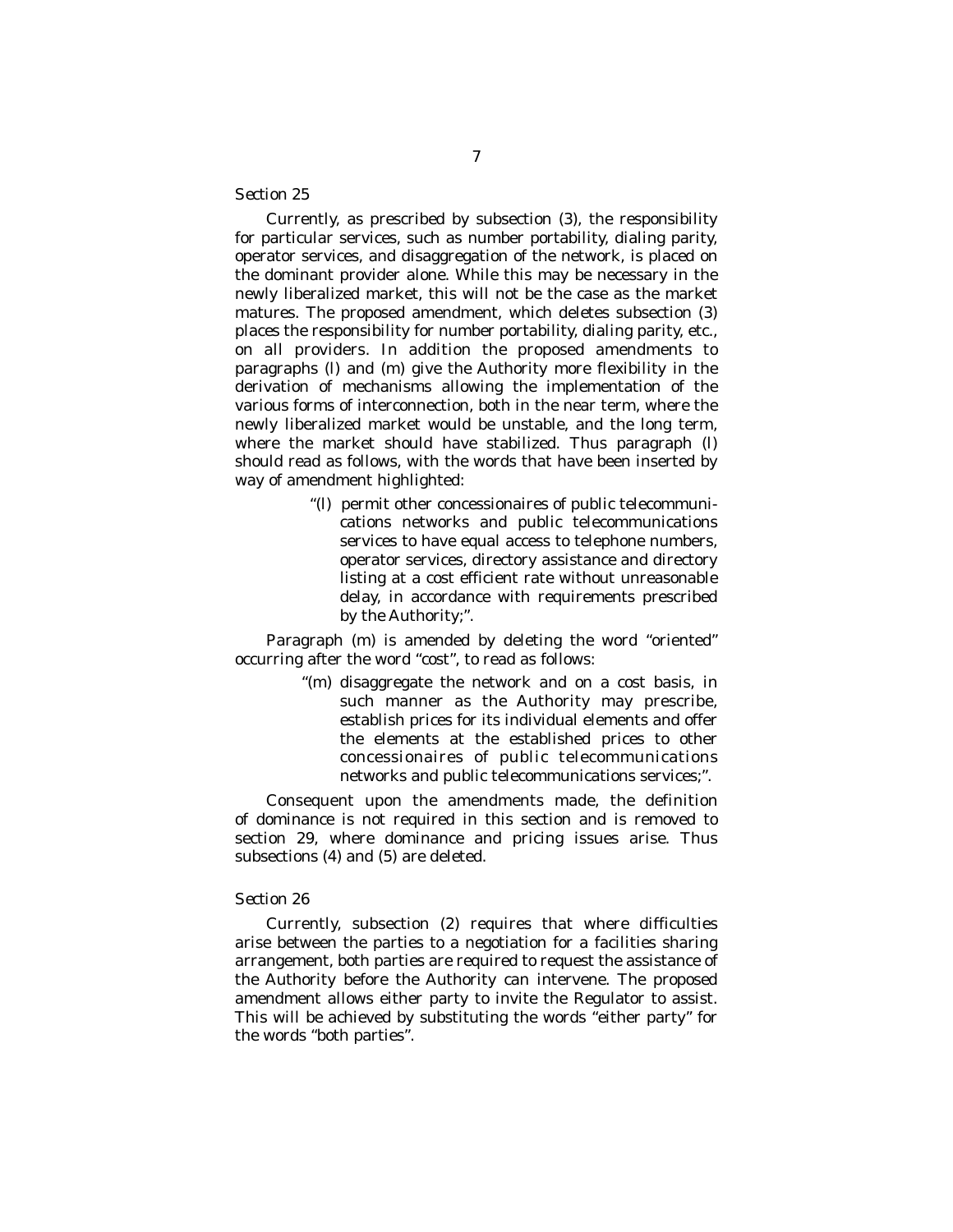The amendment to this section is consequent upon the amendment to the definition of universal service in section 2. Having regard to the definition as amended, the words after "apply" will be both repetitive and redundant. By its nature, the Universal Service Obligation is a "moving target", and the amendment will give the Authority the flexibility to treat with it as the requirement changes. Thus the proposed amendment will read as follows:

> 28. (1) In accordance with the policy established by the Minister, the Authority shall determine the public telecommunications services in respect of which the requirement of universal service shall apply.".

#### *Section 29*

In keeping with the requirements of the GATS Agreement with respect to the telecommunications sector, the Regulator is required to manage this sector in a non-discriminatory manner. As such, the Authority should consider the possibility of price regulation in the instance of cross subsidies for any telecommunications service provider and not just the dominant provider. The amendment to subsection (2)(b) which deletes the words "sole or dominant" expands the jurisdiction of the Authority in respect of any public telecommunications service provider that cross-subsidises its public service with any of its other services. Thus it is proposed that the amendment read as follows:

> " 29. (2) The Authority may establish price regulation regimes, which may include setting, reviewing and approving prices, in any case where—

*(b)* a concessionaire operating a public telecommunications network or providing a public telecommunications service cross-subsidises another telecommunications service provided by such concessionaire;".

Subsection (3) as drafted, is contrary to the principles of free competition to which Trinidad and Tobago has committed itself. International rates are negotiated between operators. This price is already subject to the vagaries of the international market. Control by the Authority in this area is impossible. Thus the original provision which reads:

> " (3) The Authority shall regulate prices for public telecommunications services and international incoming and outgoing settlement tariffs by publishing pricing rules and principles.",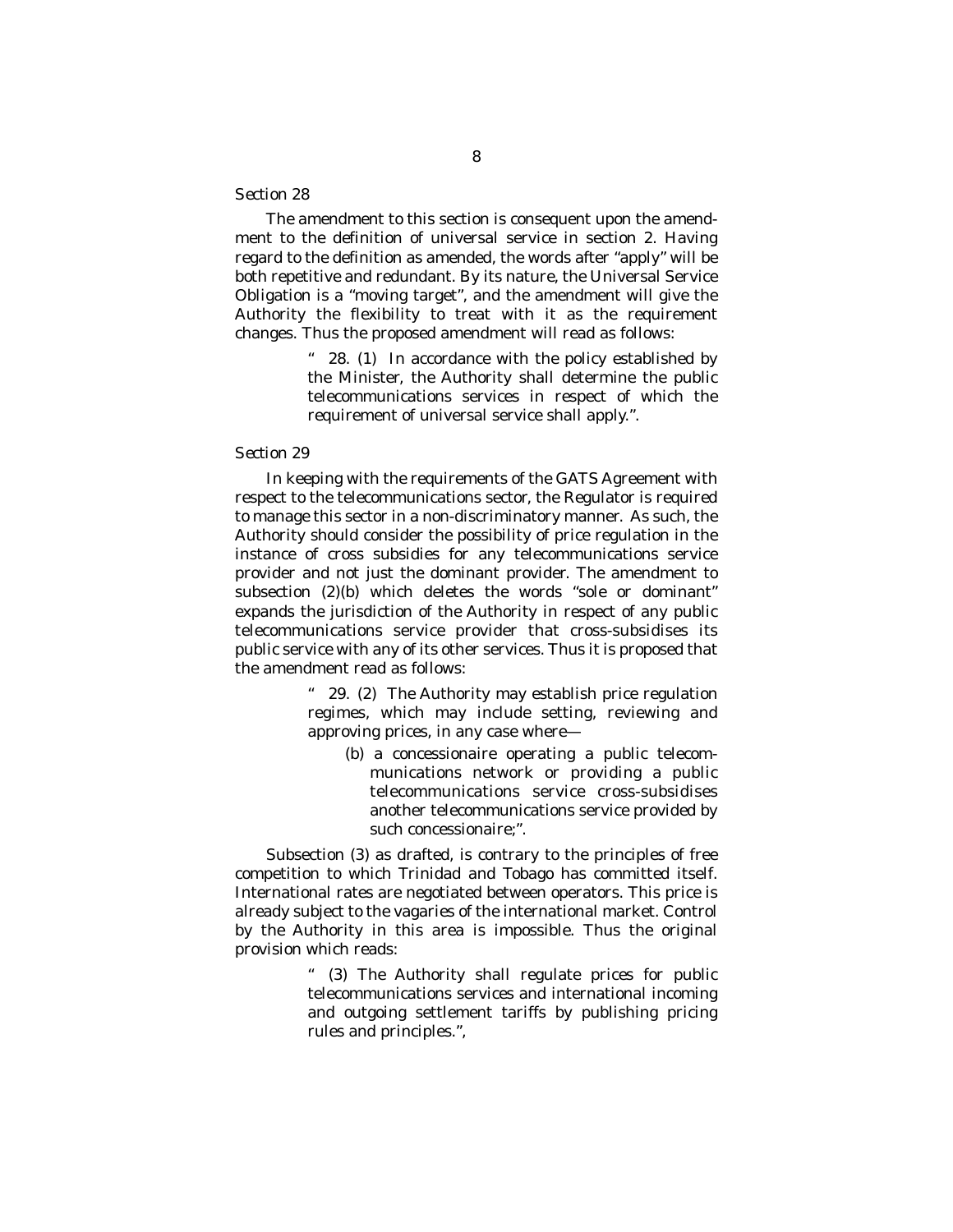will now read as follows:

" (3) The Authority shall regulate prices for public telecommunications services.".

Subsection (6) as drafted requires competition as a precondition to the regulation of prices. However, the issue is not one of competition but whether the service is offered on an exclusive basis or not. A provider may provide a service, not on an exclusive basis, yet is the sole provider of that service. In this latter case, there may be an argument that a provider whose market is so defined falls outside of the regulatory purview of the Authority. The proposed amendment corrects this possible loop hole. Furthermore to avoid predatory pricing by the dominant provider subsection (6) is further amended to enable the Authority to put limits on how low a service may be priced. Thus it is proposed to remove the words "in which there is competition" and insert the words "and floors". In keeping with these recommendations it is proposed that the subsection read as follows:

> " (6) For any public telecommunications services the Authority may introduce a method for regulating the prices of a dominant provider of such telecommunications service by establishing caps and floors on such prices, or by such other methods as it may deem appropriate.".

The issue of dominance arises specifically in this section and therefore, the provisions defining dominance properly belong in this section. Previously they were in section 25. Subsections (8) and (9) are therefore introduced as follows:

> (8) For the purposes of this Part and wherever the issue of dominance otherwise arises in the Act, the Authority may determine that an operator or provider is dominant where, individually or jointly with others, it enjoys a position of economic strength affording it the power to behave to an appreciable extent independently of competitors, customers and ultimately consumers and, for such determination, the Authority shall take into account the following factors:

- *(a)* the relevant market;
- *(b)* technology and market trends;
- *(c)* the market share of the provider;
- *(d)* the power of the provider to set prices;
- *(e)* the degree of differentiation among services in the market;
- *(f)* any other matters that the Authority deems relevant.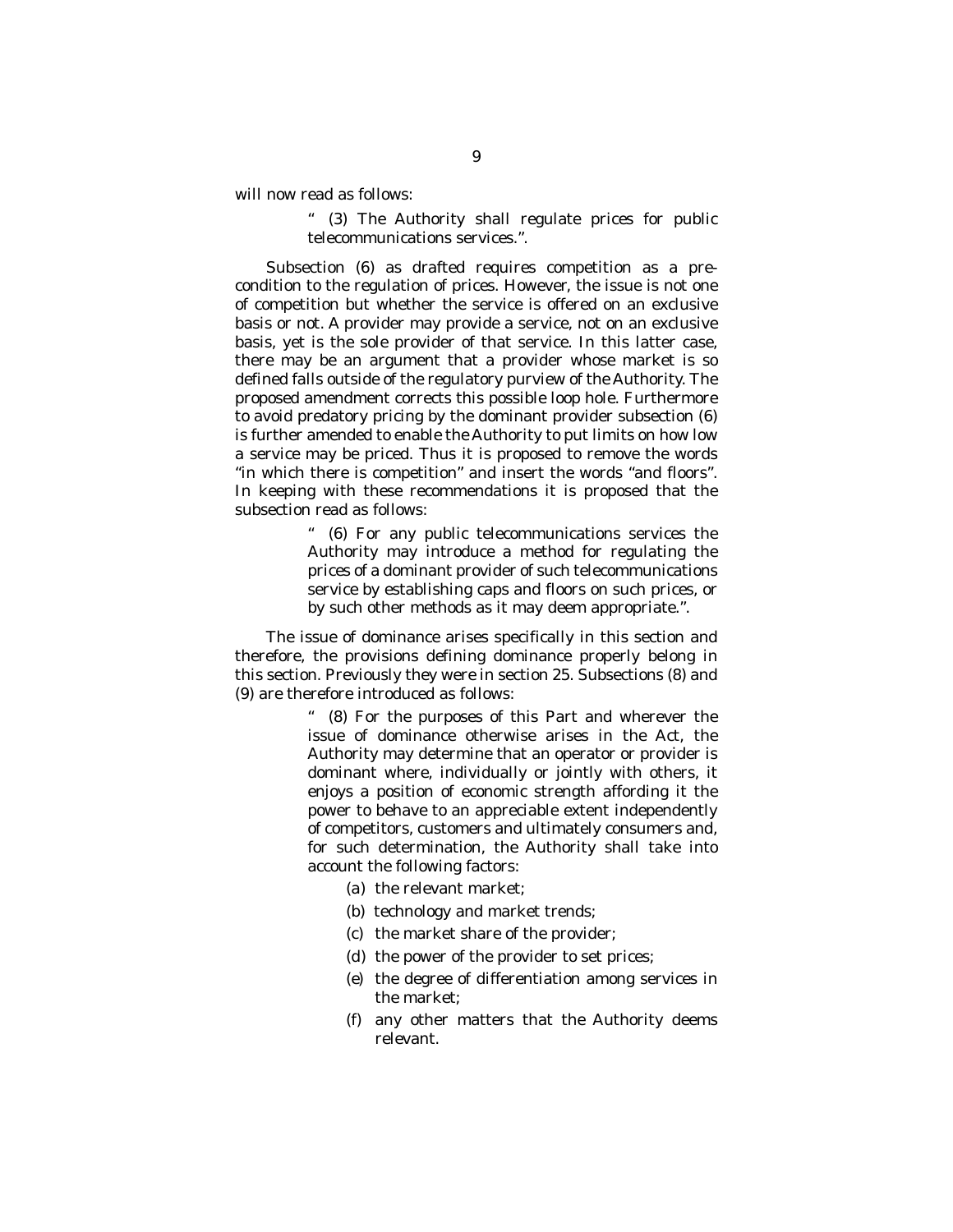(9) Where a concessionaire, deemed dominant by the Authority pursuant to subsection (8), considers that it has lost its dominance, it may apply to the Authority to be classified as non-dominant and should the Authority so classify, the relevant concession shall be amended to reflect such classification.".

#### *Section 31*

Because so much time has passed between drafting and passing the Bill as an Act, this section together with subsection 85(6), now has the conjoint effect of limiting the duration of a concession for international telephony that may be granted to TSTT to a maximum of four years with a guaranteed renewal of four years only (this is based on the assumption that a concession will be granted in 2005). Such period will then have to be applied to other concessionaires for identical services, in keeping with the requirements of non-discrimination, transparency and fairness.

A guaranteed period of eight years hardly constitutes an attractive investment opportunity in the public telecommunications sector, given the level of investment required and the time needed to realize returns on that investment.

The amendments in subsections (1) and (2) remove this limitation and allow the concessionaire to renegotiate a new concession with the Minister without the existing prejudice. Thus where section 31(1) states that ". . . the Minister shall, on the recommendation of the Authority, renew that concession for a period equivalent to the period for which the first concession was granted. . . ", the proposed amendment will state that ". . . the Minister shall, on the recommendation of the Authority, renew that concession . . . ". The amendment to subsection (2) is consequential to the amendment in subsection (1) and should state therefore that the "renewal shall be as agreed between the concessionaire and the Minister acting upon the recommendation of the Authority".

#### *Section 33*

As drafted subsection (2)*(d)* suggests that the Authority may validate the carrying out of road works without the necessary permissions of the relevant utility installation owners. Section (2)*(d)* states that a concessionaire shall "notify the Authority of any intended road works and in the event of the failure to obtain the permission of a utility installation owner under paragraph *(c)*, the Authority shall facilitate relief thereof.". It is proposed that the subsection be amended to remove all the words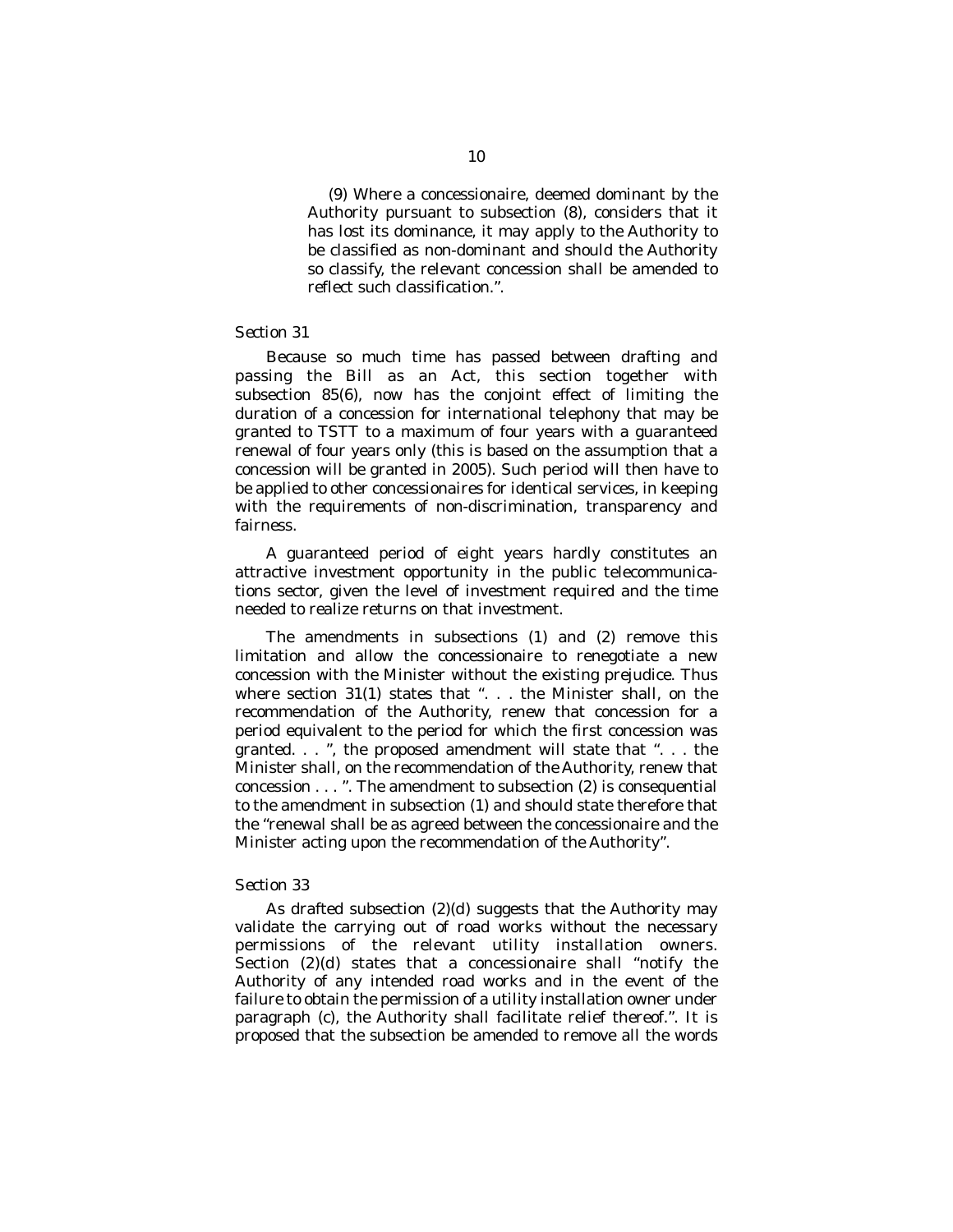after "works". As such, the proposed amendment shall require a concessionaire to—

"*(d)* notify the Authority of any intended road works;".

Furthermore it was felt that several provisions were operational in nature and properly belong in subsidiary legislation. To this end, therefore, subsections (4), (5), (6), and (7) have been removed.

Subsection (9) is also amended to require the notice period for the carrying out of road works to be at least two weeks, as follows:

> (9) The Authority shall require that at least two weeks prior to carrying out road works, a concessionaire publish a description thereof in at least one daily newspaper.".

#### *Section 34*

The amendment is required to obtain consistency in the use of the term "utility installation owner" which is periodically substituted with the word "authority".

#### *Section 36*

The proposed amendment to subsection (7) will give the Authority greater latitude in determining how information shall be made available (for example, by accessing its website). It may or may not wish to charge a fee. This should be at the Authority's discretion. The proposed amendment should therefore read as follows:

> " (7) The terms of a licence shall be available for public scrutiny in the manner prescribed by the Authority.".

#### *Section 39*

The rationale given in respect of the renewal of concessions (the amendment to section 31 above refers) is pertinent here. The amendments in subsections (8) and (9) will remove the limitation in respect of the duration of the licence renewal and allow the licensee to renegotiate a new licence with the Minister without the existing prejudice. Thus where section 39(8) states that ". . . the Minister shall, on the recommendation of the Authority, renew that licence for a period equivalent to the period for which the first licence was granted . . . ", the proposed amendment will state that ". . . the Minister shall, on the recommendation of the Authority, renew that licence . . . ". The amendment to subsection (9) is consequential to the amendment in subsection (8) and should state therefore that the "renewal shall be as agreed between the licensee and the Minister acting upon the recommendation of the Authority".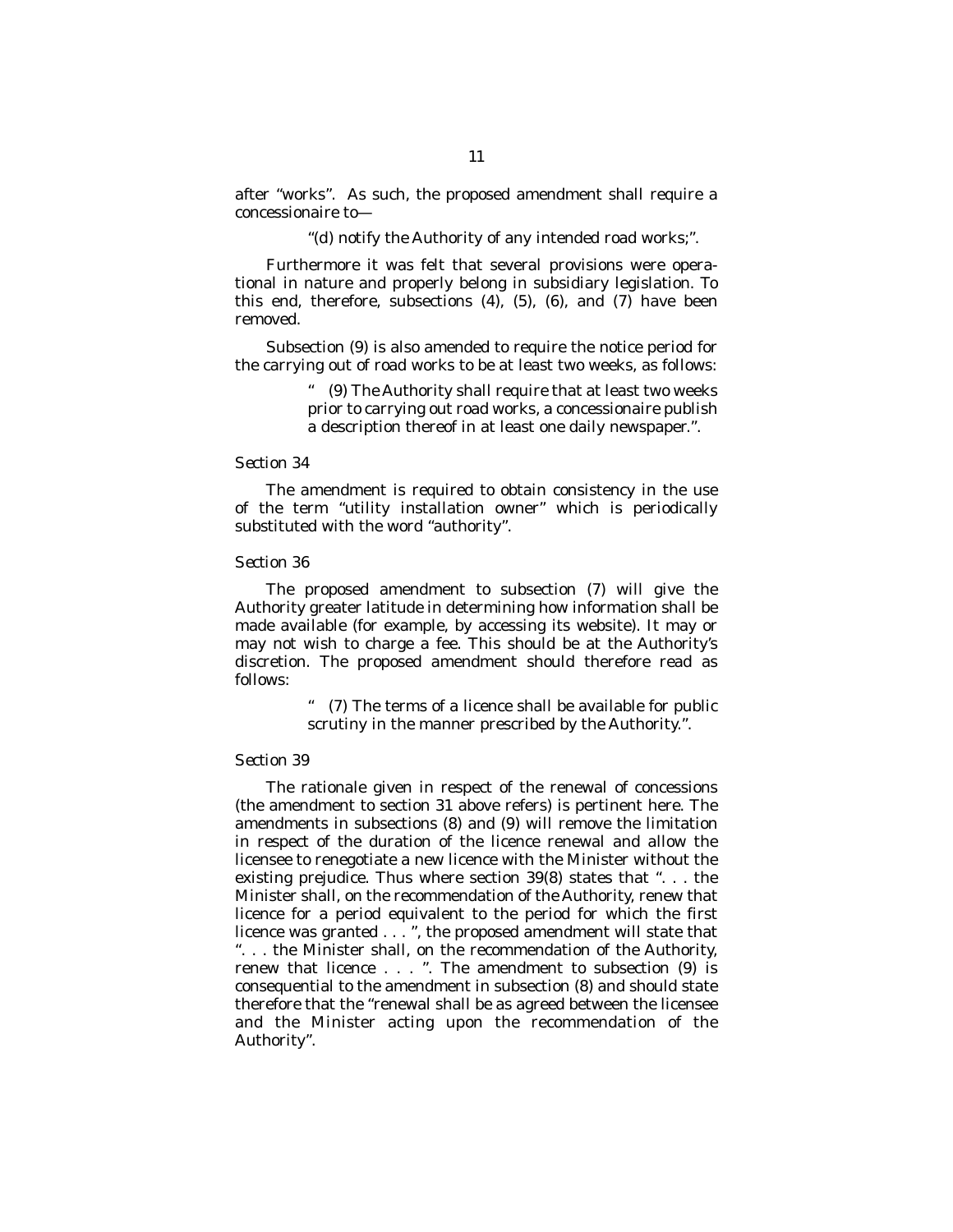A National Spectrum Plan is critical to proper spectrum management and as such the Authority should seek Government's approval regarding the policy on the assignment of spectrum. The current legislative provision as drafted does not require the approval of the National Spectrum Plan by the Minister. The proposed amendment to subsection (2) is therefore relevant and reads as follows:

> " (2) The Authority shall develop a National Spectrum Plan for the approval of the Minister in order to manage and regulate the use of the spectrum.".

It is proposed that subsections (3) and (4) be amended to ensure consistency of terminology, whereby the term "National Spectrum Plan" is substituted for the term "spectrum plan".

Additionally, it is proposed that subsection (3) be amended further to remove the restriction that is imposed on the Authority in making information available to the public; the reasons put forward above in respect of sections 21 and 36 are pertinent. Thus it is proposed that subsection (3) be amended to read as follows:

> " (3) The National Spectrum Plan shall be made available to the public in the manner prescribed by the Authority.".

#### *Section 44*

The reasons put forward above in respect of sections 21, 36 and 41 are pertinent. Thus it is proposed that subsection (4) be amended to read as follows:

> " (4) The numbering plan shall be made available to the public in the manner prescribed by the Authority.".

#### *Section 50*

As drafted paragraph *(a)* which states that an Inspector may ". . . test any equipment or article . . . " restricts the Inspector from examining the traffic of a telecommunications service provider or network provider. Access to such information is critical in establishing non-compliance with the terms and conditions of a concession and/or licence on the part of an operator or provider. Thus it is proposed that the paragraph be amended to introduce the word "traffic" as follows:

"*(a)* test any equipment, traffic or article . . . ".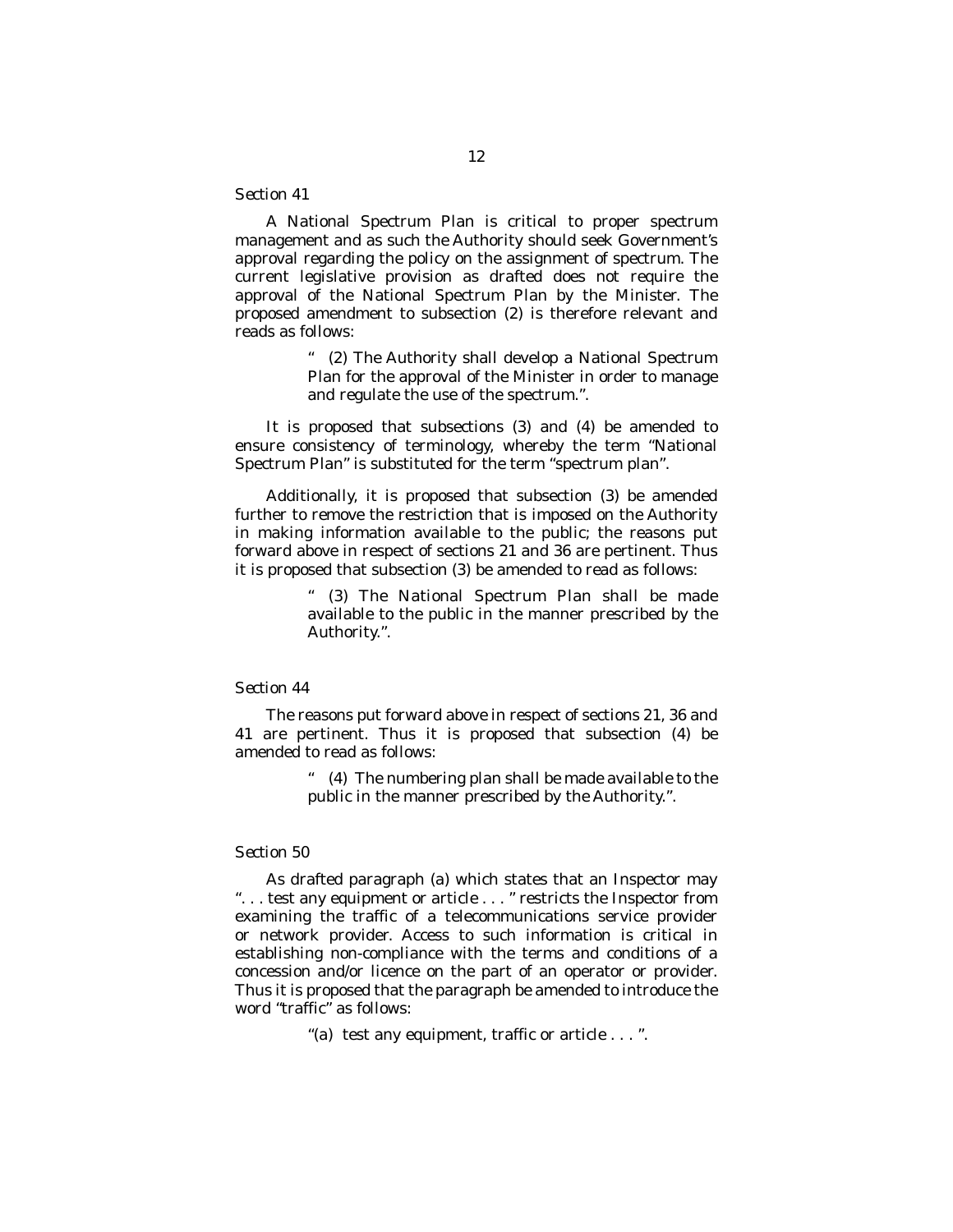The element of subjectivity that the word "knowingly" introduces in the determination of guilt will make prosecution of the offences difficult. Thus it is recommended that this word be deleted. As such it is proposed that the section begins as follows:

"65. A person who—" (previously, "A person who knowingly—").

#### *Section 73*

The current provision creates a direct channel of communication between the Executive Director and the Minister with responsibility for Telecommunications as well as the Minister with responsibility for National Security without reference to the Board of the Telecommunications Authority. The proposed amendment permits notification of the Board by the Executive Director contemporaneous with his notification of the Ministers. Thus the proposed amendment should read as follows:

> 73. (1) . . . the Executive Director shall immediately notify the Minister of National Security, the Minister and the Board in writing.".

#### *Section 78*

Quality of Service Standards will be of utmost importance in the newly liberalized regime. While the Act enables the development of same, it is felt that the importance of such regulations should be recognized by stating the need for them, in similar manner to the requirement of regulations for interconnection, numbering, price regulation, etc. Thus it is proposed that section 78 be amended to include a new paragraph *(i)* as follows:

"*(i)* quality of service standards;";

the remaining paragraphs to be renumbered accordingly.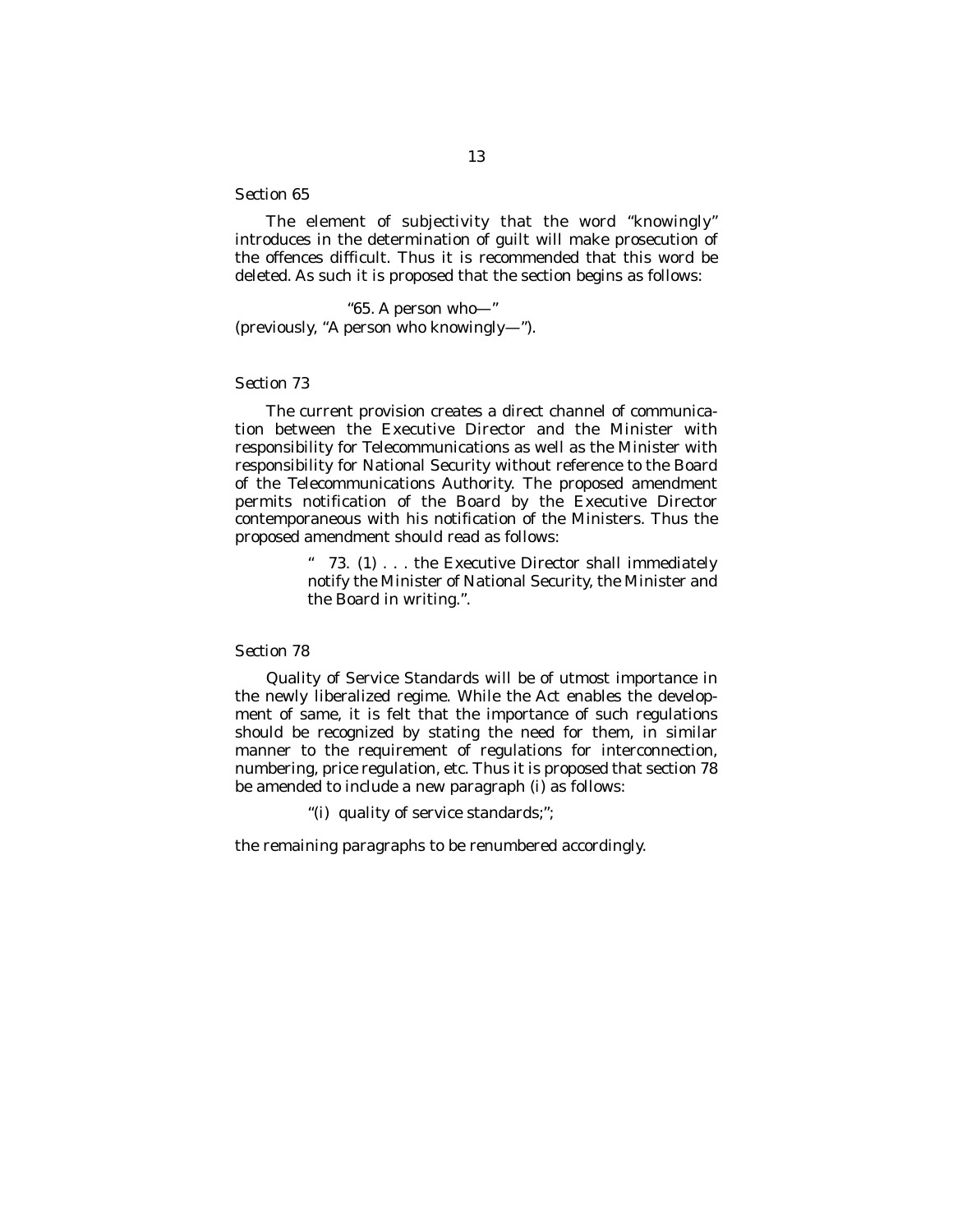## **BILL**

AN ACT to amend the Telecommunications Act, 2001

*[ , 2004]*

ENACTED by the Parliament of Trinidad and Tobago as Enactment follows:—

**1.** This Act may be cited as the Telecommunications Short title (Amendment) Act, 2004.

**2.** In this Act, "the Act" means the Telecommunications Interpretation Act, 2001.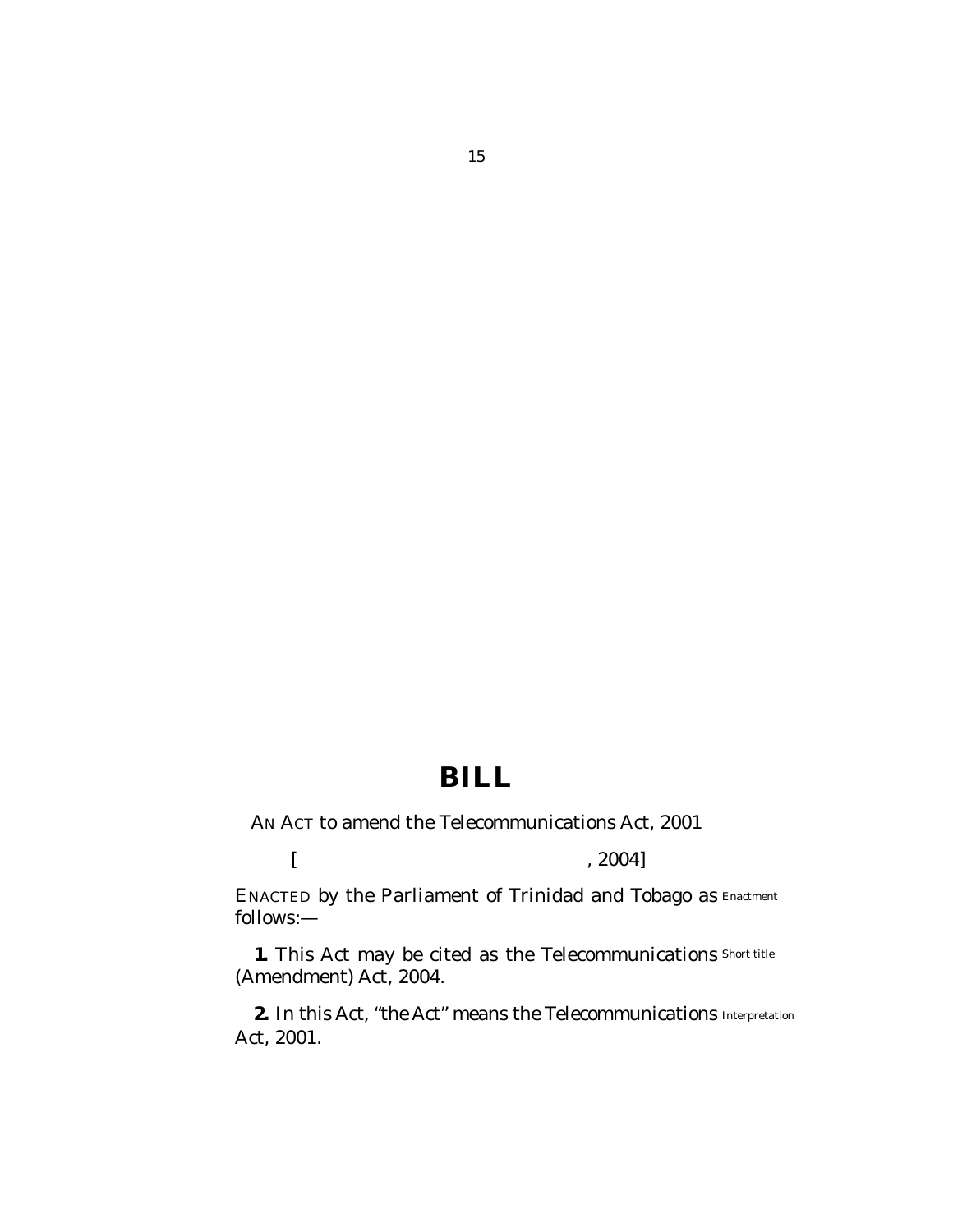- **3.** Section 1 of the Act is amended in subsection (2) by inserting immediately after the word "Parts" occurring in the fourth line, the words "and sections referred to above". Section 1 amended
- Section 2 amended
- **4.** Section 2 of the Act is amended—
	- *(a)* in the definition of "public telephone service" by deleting the words "the direct transport and switching of voice" and substituting the words "interactive voice communication";
	- *(b)* in the definition of "telecommunications" by deleting the words "radio, terrestrial or submarine cables" and inserting the word "wireless";
	- *(c)* by deleting the definition of "telecommunications service" and substituting as follows:
		- "means a service using telecommunications whereby one user can communicate with any other user in real time, regardless of the technology used to provide such a service and includes a public telecommunications service, a private telecommunications service, a closed user group service and a radiocommunication service;";
	- *(d)* in the definition of "terminal equipment" by inserting after the word "wire," the word "wireless";
	- *(e)* by deleting the definition of "universal service" and substituting as follows:
		- "means the provision of telecommunications services throughout Trinidad and Tobago, taking into account the needs of the public, affordability of the service and advances in technologies;";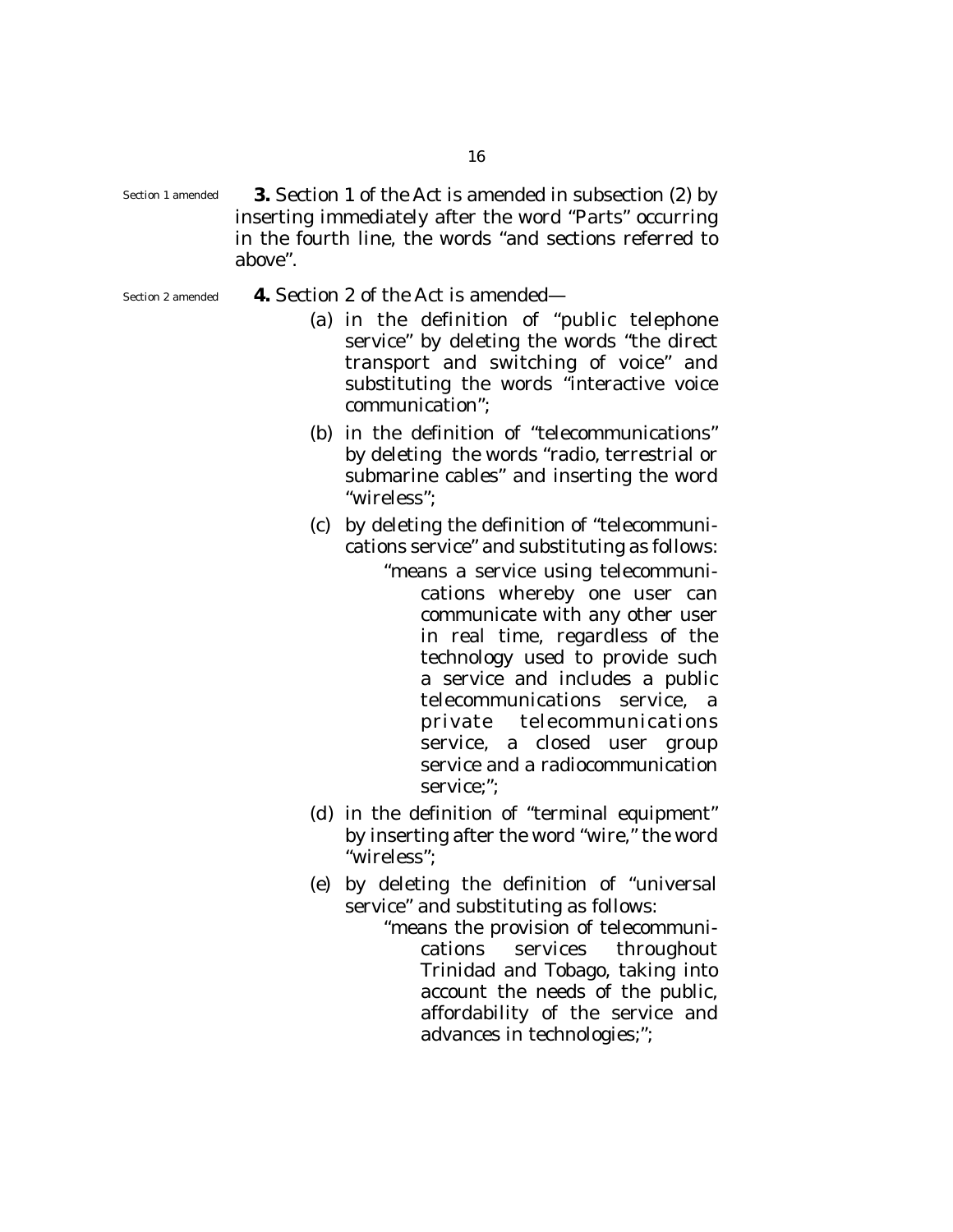*(f)* by deleting the definition of "value added service" and substituting as follows:

> "means a service, other than a public telecommunications service that, using a telecommunications service, provides or modifies content and applications not associated with the telecommunications service;".

**5.** Section 4 of the Act is repealed and replaced as Section 4 amended follows:

> " 4. There is hereby established a body corporate to be known as the Telecommunications Authority of Trinidad and Tobago (hereinafter referred to as "The Authority").

- **6.** Section 6 of the Act is amended by deleting— Section 6 amended
	- *(a)* the word "and" occurring at the end of subsection (1)*(a)*; and
	- *(b)* subsection (1)*(b)*.

**7.** Section 13 of the Act is repealed and replaced as Section 13 amended follows:

> " 13. (1) At any meeting of the Board, half of the members plus one additional member, shall constitute a quorum.

> (2) Decisions of the Board shall be by a majority of votes of the members present and voting.

> (3) The Chairman, or other member duly presiding, shall have an original, and if the vote is equal, a casting vote.".

**8.** Section 17 of the Act is amended in subsection (2) Section 17 amended by deleting the words "or any member of the Board".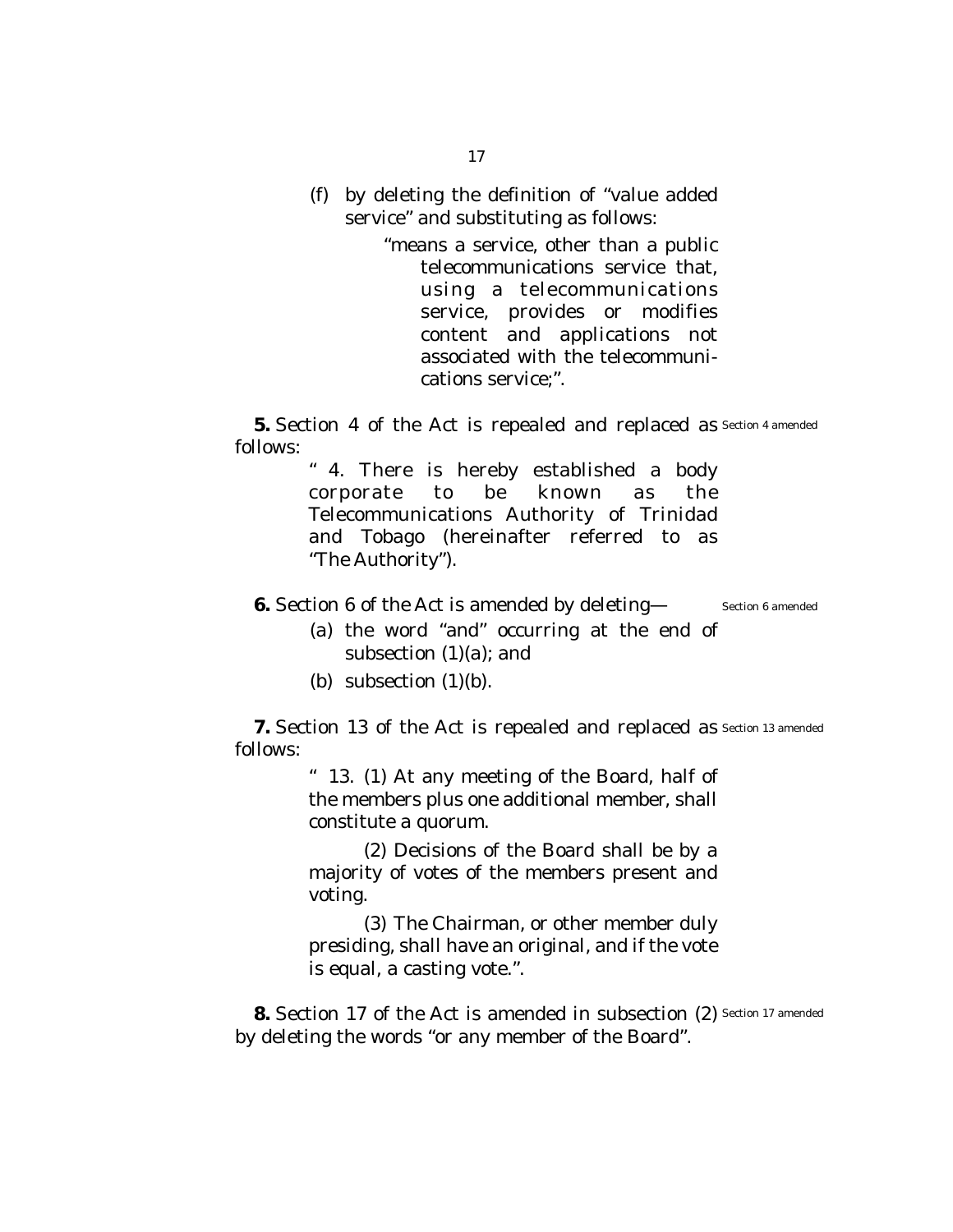18

Section 18 amended

- **9.** Section 18 of the Act is amended—
	- *(a)* in subsection (1)—
		- (i) by deleting paragraph *(d)* and substituting as follows:
			- "*(d)* advise the Minister on national telecommunications industry standards and technical standards and implement such standards upon the approval of the Minister;"; and

(ii) by deleting paragraph *(f);* 

- *(b)* in subsection (3)*(a)* by deleting the words "to reliability of service" and substituting the words "to the quality and reliability of the service"; and
- *(c)* in subsection (5) by inserting the word "transparent" after the word "objective".
- **10.** Section 21 of the Act is amended in subsection (8) by deleting all the words occurring after the word "scrutiny" and substituting the words "in the manner prescribed by the Authority". Section 21 amended

Section 24 amended

- **11.** Section 24 of the Act is amended—
	- *(a)* in subsection (1)*(i)* by deleting the words "a user or other" and substituting the word "another"; and
	- *(b)* by repealing subsection (2).

**12.** Section 25 of the Act is amended— Section 25 amended

> *(a)* in subsection (2)*(l)* by inserting the words "at a cost efficient rate" before the words "without unreasonable delay"; and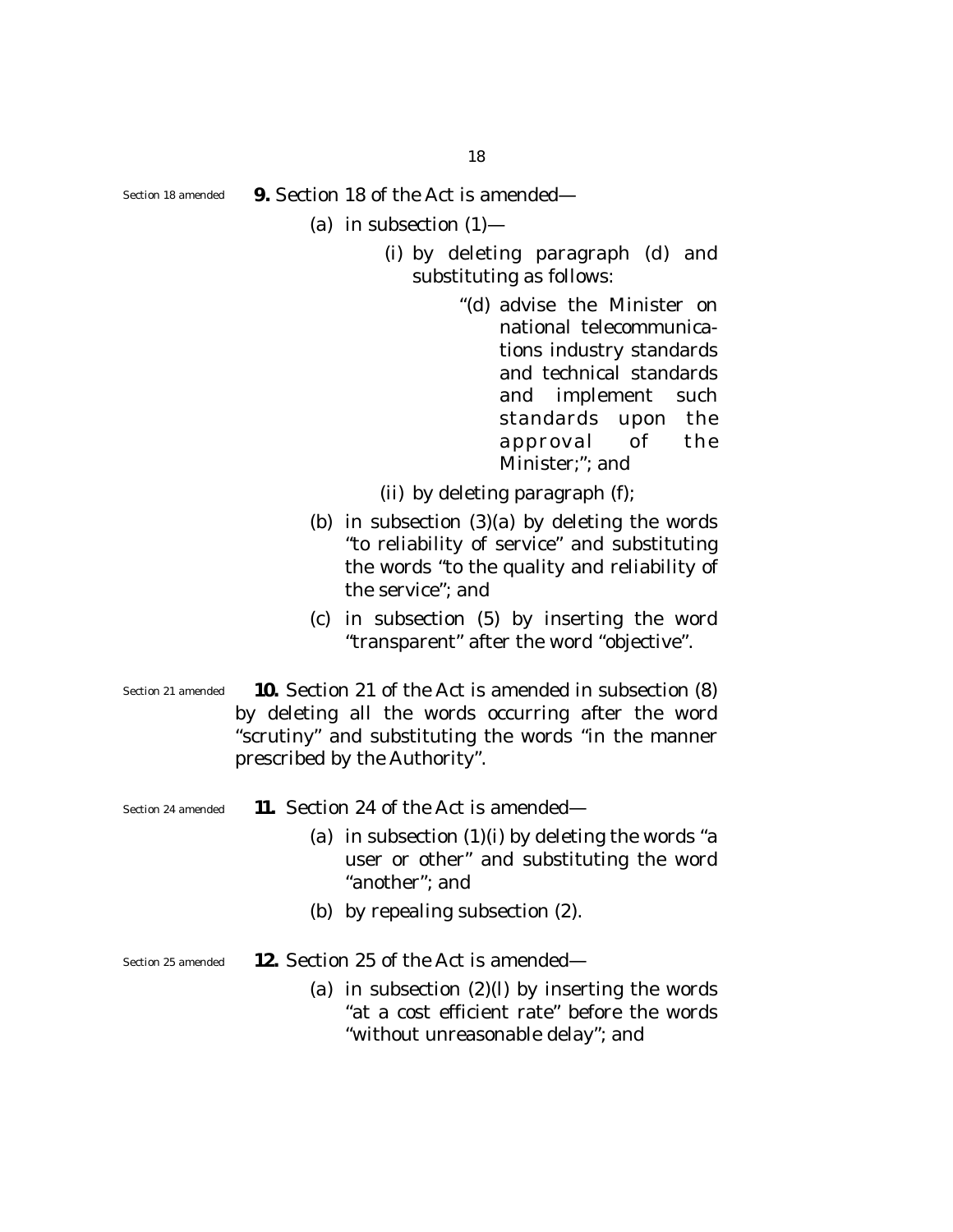- *(b)* by deleting subsection (2)*(m)* and substituting as follows:
	- "*(m)* disaggregate the network and on a cost basis, in such manner as the Authority may prescribe, establish prices for its individual elements and offer the elements at the established prices to other concessionaires of public telecommunications networks and public telecommunications services.";
- *(c)* by deleting subsections (3), (4) and (5).

13. Section 26 of the Act is amended in subsection (2) Section 26 amended by deleting the word "as" before the word "between" and by deleting the words "both parties" and substituting the words "either party".

14. Section 28 of the Act is amended in subsection (1) Section 28 amended by deleting all the words occurring after the word "apply".

**15.** Section 29 of the Act is amended in— Section 29 amended

- *(a)* in subsection (2)*(b)* by deleting the words "sole or dominant";
- *(b)* in subsection (3) by deleting the words "and international incoming and outgoing settlement tariffs";
- *(c)* in subsection (6) by deleting the words "in which there is competition" and substituting the words "provided on a non-exclusive basis" and by inserting after the word "caps" the word "floors"; and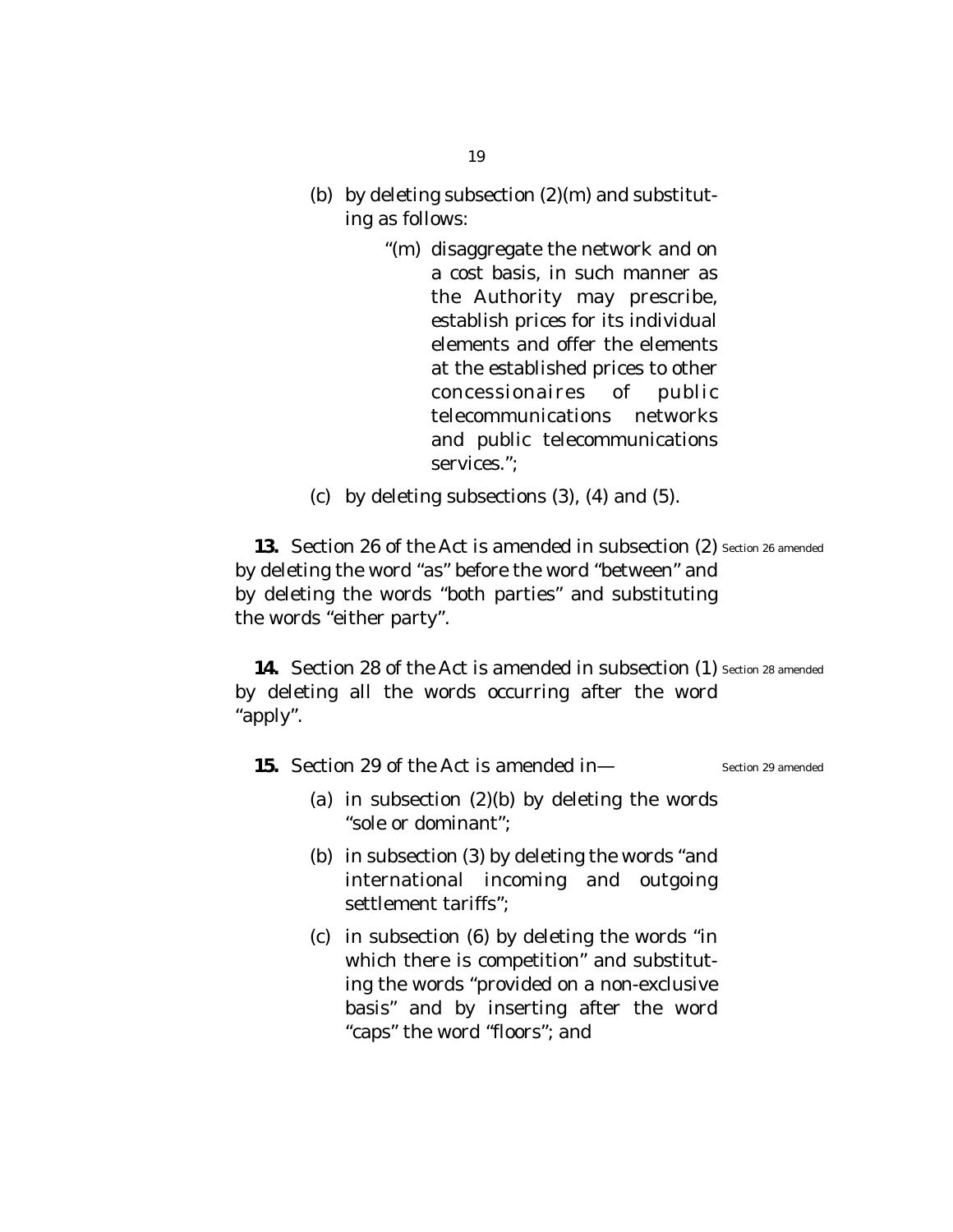*(d)* by inserting the following subsections:

" (8) For the purposes of this Part and wherever the issue of dominance otherwise arises in the Act, the Authority may determine that an operator or provider is dominant where, individually or jointly with others, it enjoys a position of economic strength affording it the power to behave to an appreciable extent independently of competitors, customers and ultimately consumers and, for such determination, the Authority shall take into account the following factors:

- *(a)* the relevant market;
- *(b)* technology and market trends;
- *(c)* the market share of the provider;
- *(d)* the power of the provider to set prices;
- *(e)* the degree of differentiation among services in the market;
- *(f)* any other matters that the Authority deems relevant.

(9) Where a concessionaire, deemed dominant by the Authority pursuant to subsection (8), considers that it has lost its dominance, it may apply to the Authority to be classified as non-dominant and should the Authority so classify, the relevant concession shall be amended to reflect such classification.".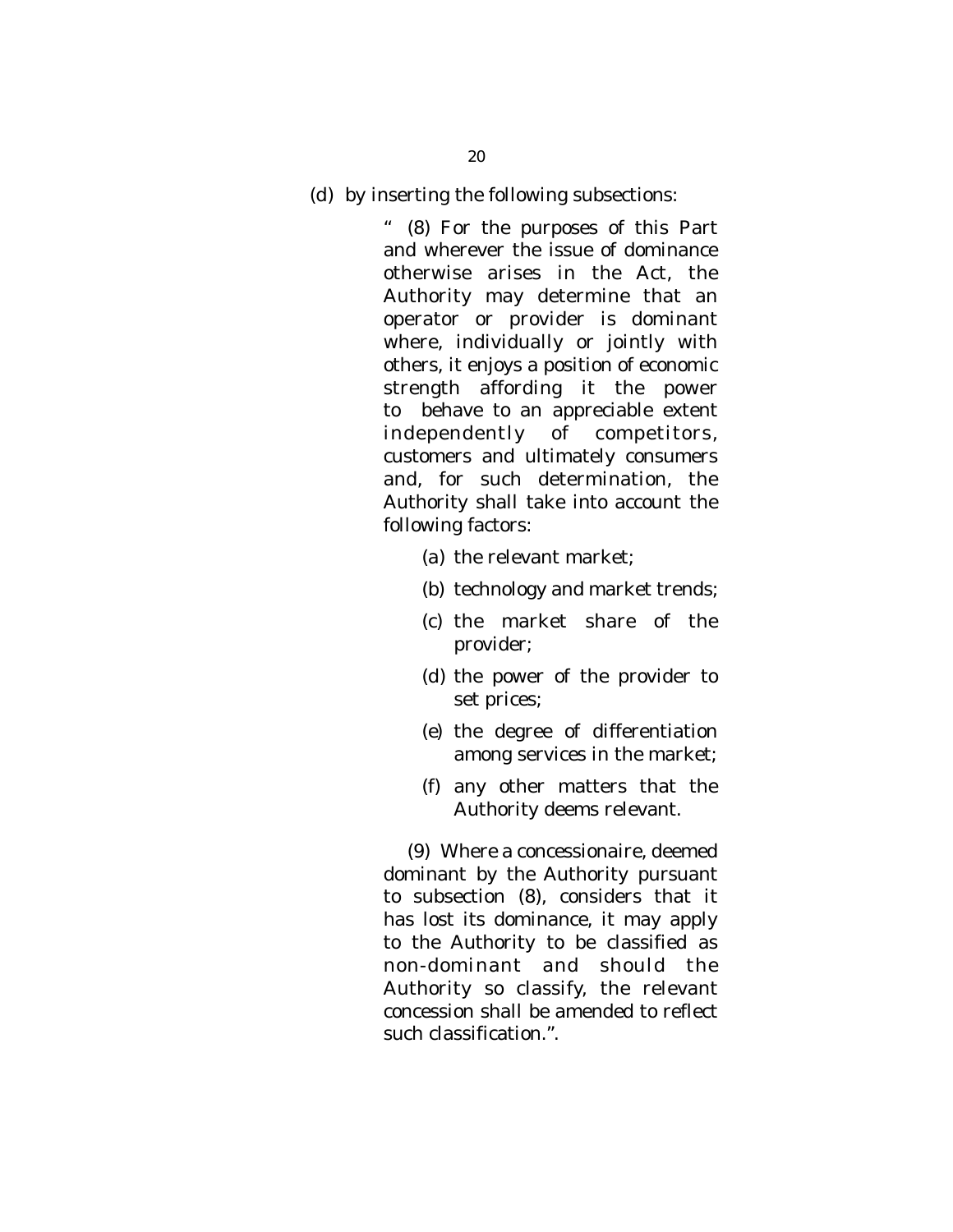|  |  |  | <b>16.</b> Section 31 of the Act is amended— |
|--|--|--|----------------------------------------------|
|  |  |  |                                              |

- *(a)* in subsection (1) by deleting the words "for a period equivalent to the period for which the first concession was granted";
- *(b)* in subsection (2) by deleting the words "for any renewal after the renewal of the first concession, the" and substituting the word "The".

#### **17.** Section 33 of the Act is amended— Section 33 amended

- *(a)* in subsection (2)*(d)* by deleting all the words after the word "works";
- *(b)* by deleting sections (4), (5), (6) and (7); and
- *(c)* in subsection (9) by inserting the words "at least two weeks" before the word "prior".

**18.** Section 34 of the Act is amended by deleting the Section 34 amended word "authority" wherever occurring and substituting the words "utility installation owner".

**19.** Section 36 of the Act is amended in subsection (7) Section 36 amended by deleting all the words occurring after the word "scrutiny" and substituting the words "in the manner prescribed by the Authority".

**20.** Section 39 of the Act is amended— Section 39 amended

- 
- *(a)* in subsection (8) by deleting the words "for a period equivalent to the period for which the first licence was granted"; and
- *(b)* in subsection (9) by deleting the words "For any renewal after the renewal of the first licence, the" and substituting the word "The".

**21.** Section 41 of the Act is amended—

Section 41 amended

*(a)* in subsection (2) by deleting the words "spectrum plan" and substituting the words "National Spectrum Plan for the approval of the Minister";

Section 31 amended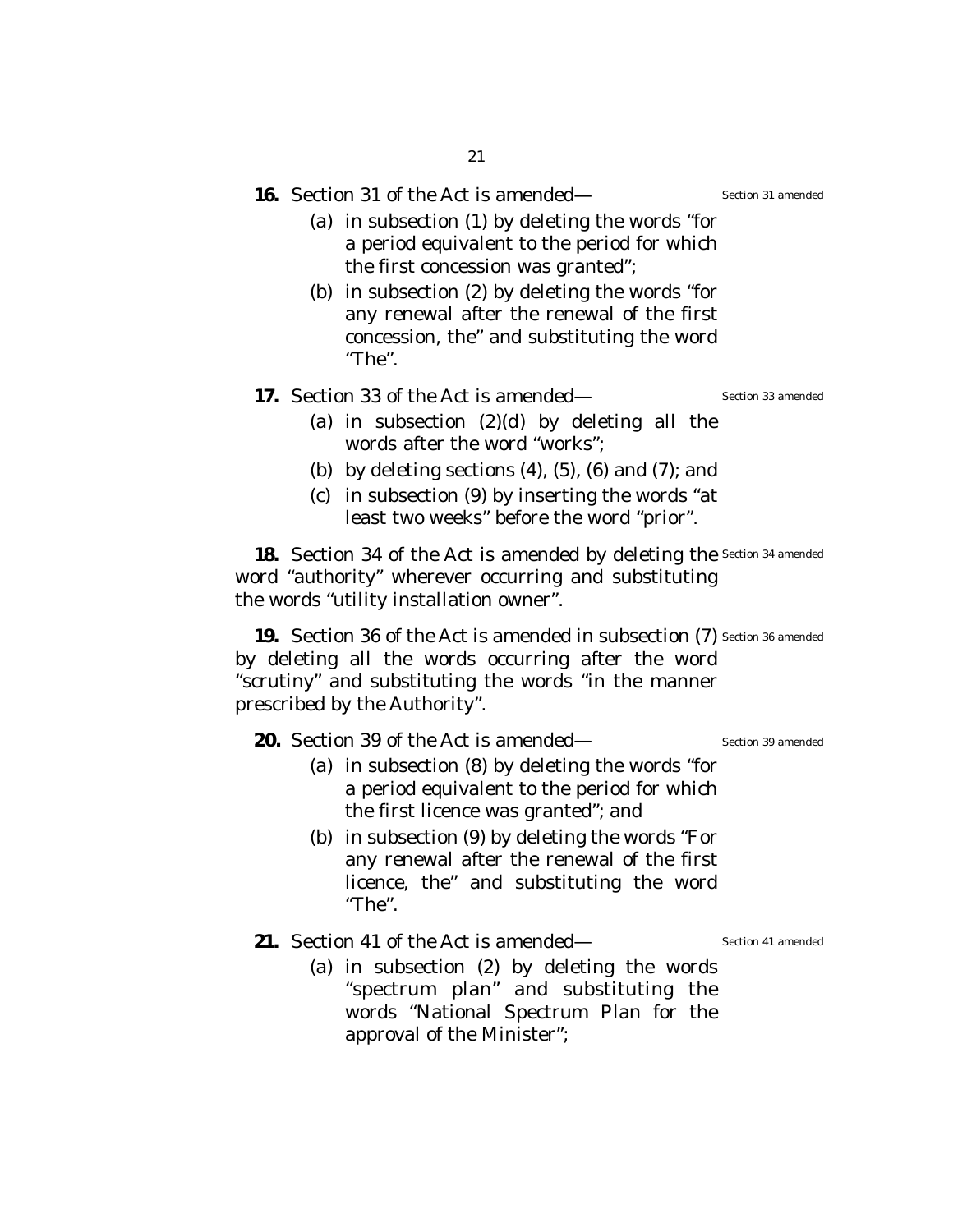*(b)* by deleting subsection (3) and substituting as follows:

> " (3) The National Spectrum Plan shall be made available to the public in the manner prescribed by the Authority."; and

- *(c)* in subsection (4) by deleting the words "spectrum plan" and substituting the words "National Spectrum Plan".
- **22.** Section 44 of the Act is amended in subsection (4) by deleting all the words occurring after the word "public" and substituting the words "in the manner prescribed by the Authority". Section 44 amended
- **23.** Section 50 is amended in paragraph *(a)* by inserting the word ", traffic" after the word "equipment". Section 50 amended
- **24.** Section 65 of the Act is amended by deleting the word "knowingly". Section 65 amended
- **25.** Section 73 of the Act is amended by deleting the words "Minister of National Security and the Minister" and substituting the words "Minister of National Security, the Minister and the Board". Section 73 amended
- **26.** Section 78 of the Act is amended by renumbering paragraphs *(i)* and *(j)* as paragraphs *(j*) and *(k)* respectively and inserting a new paragraph *(i)* as follows: Section 78 amended

"*(i)* quality of service standards;".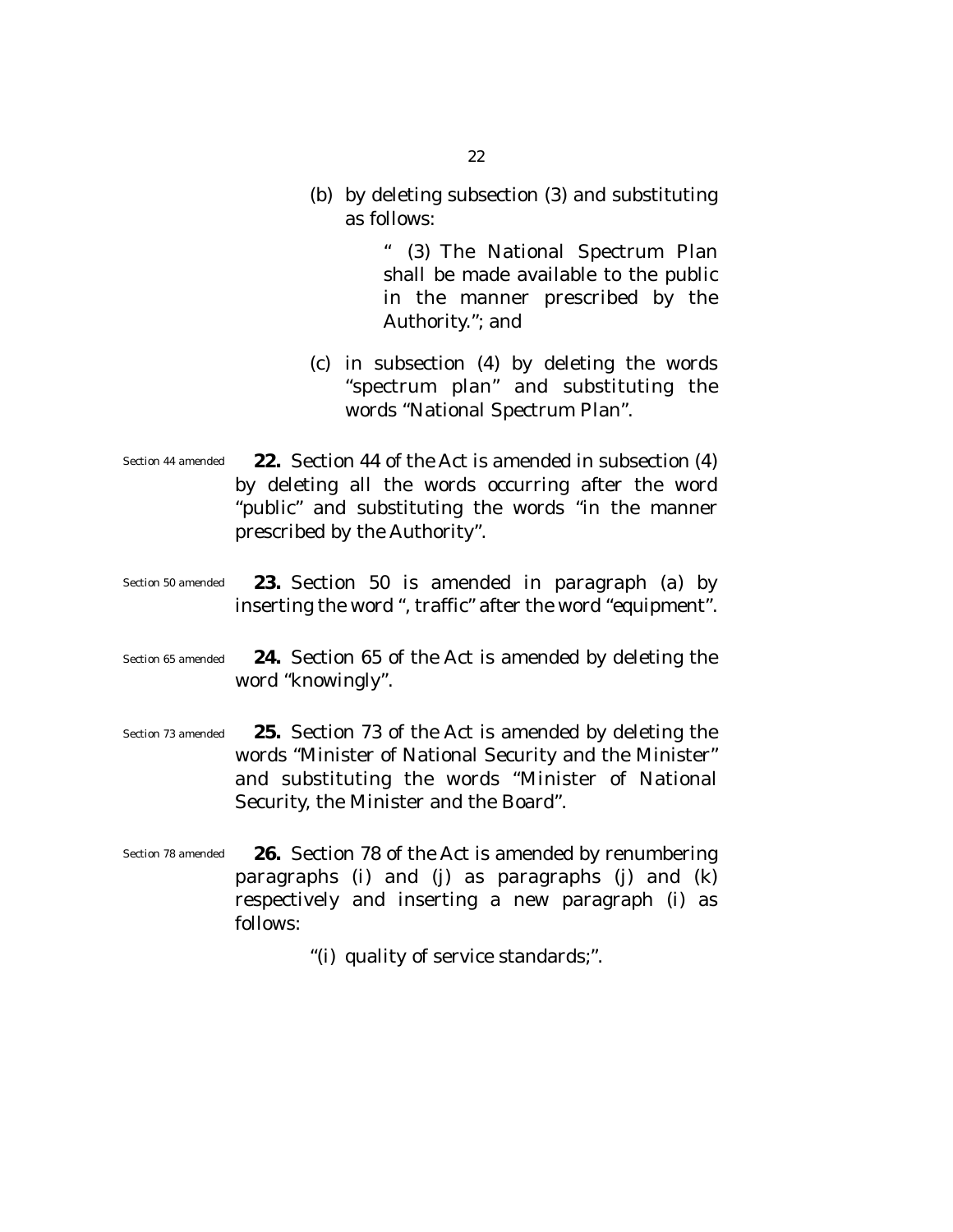## Passed in the House of Representatives this day of  $, 2004$ .  $, 2004.$

*Clerk of the House*

I confirm the above.

*Speaker*

Passed in the Senate this day of , 2004.

*Clerk of the Senate*

I confirm the above.

*President of the Senate*